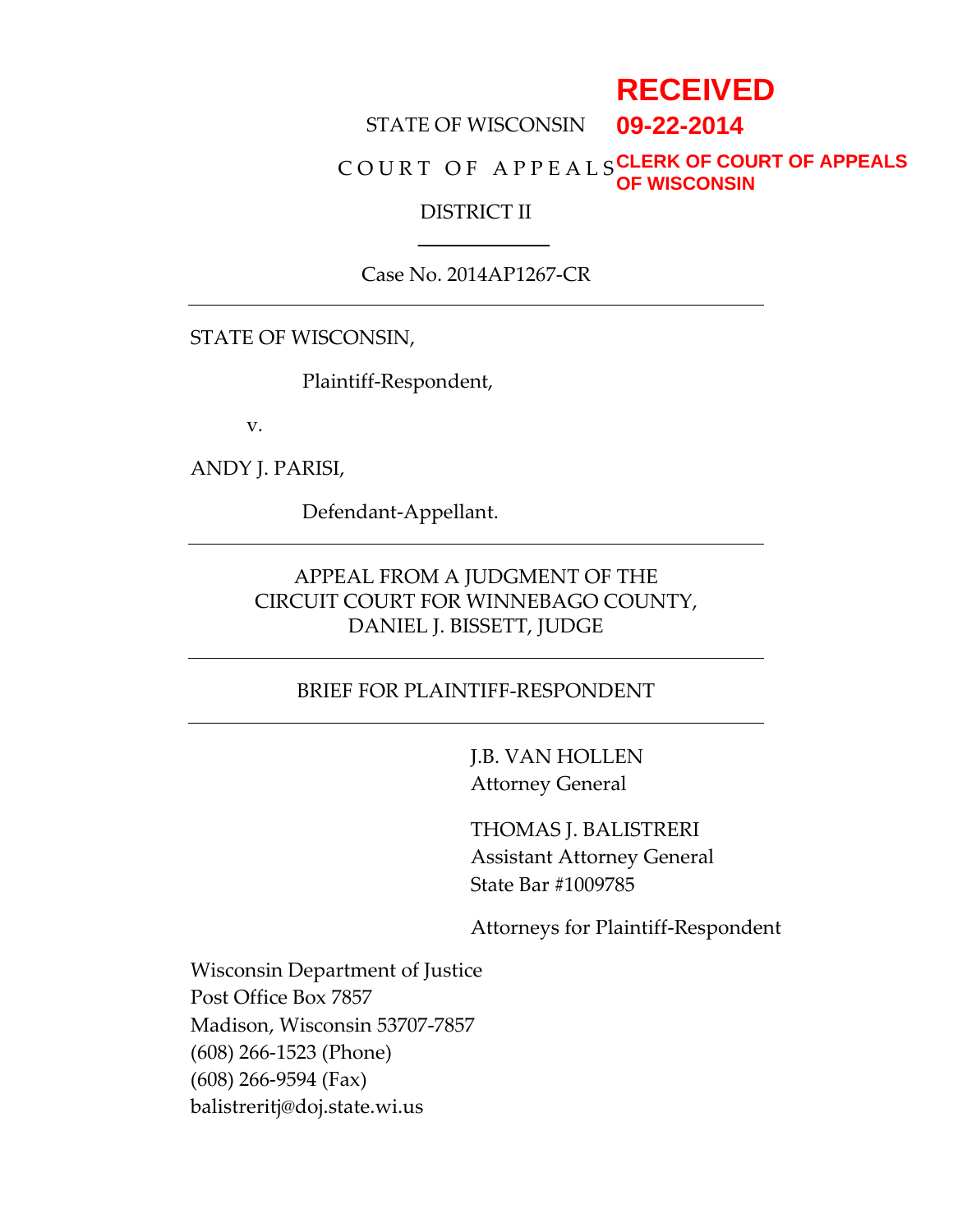# TABLE OF CONTENTS

|                | Page                                                                                                                                                                                                                                            |
|----------------|-------------------------------------------------------------------------------------------------------------------------------------------------------------------------------------------------------------------------------------------------|
|                |                                                                                                                                                                                                                                                 |
|                |                                                                                                                                                                                                                                                 |
| I.             | The Police Could Reasonably Rely In Good Faith<br>On Controlling Precedent Of Wisconsin's Highest<br>Court Which Clearly Established A Per Se Rule<br>Allowing Them To Seize Blood Without First<br>Obtaining A Warrant To Obtain Evidence That |
| Π.             | Exigent Circumstances Excused The Police From                                                                                                                                                                                                   |
| III.           | Parisi Fails To Show That A Seizure Of Blood To<br>Obtain Evidence Of Heroin Use Is Unreasonable10                                                                                                                                              |
|                |                                                                                                                                                                                                                                                 |
|                | <b>CASES CITED</b>                                                                                                                                                                                                                              |
| Berg v. State, |                                                                                                                                                                                                                                                 |
|                | 63 Wis. 2d 228,                                                                                                                                                                                                                                 |
|                |                                                                                                                                                                                                                                                 |
|                | Davis v. United States,                                                                                                                                                                                                                         |
|                |                                                                                                                                                                                                                                                 |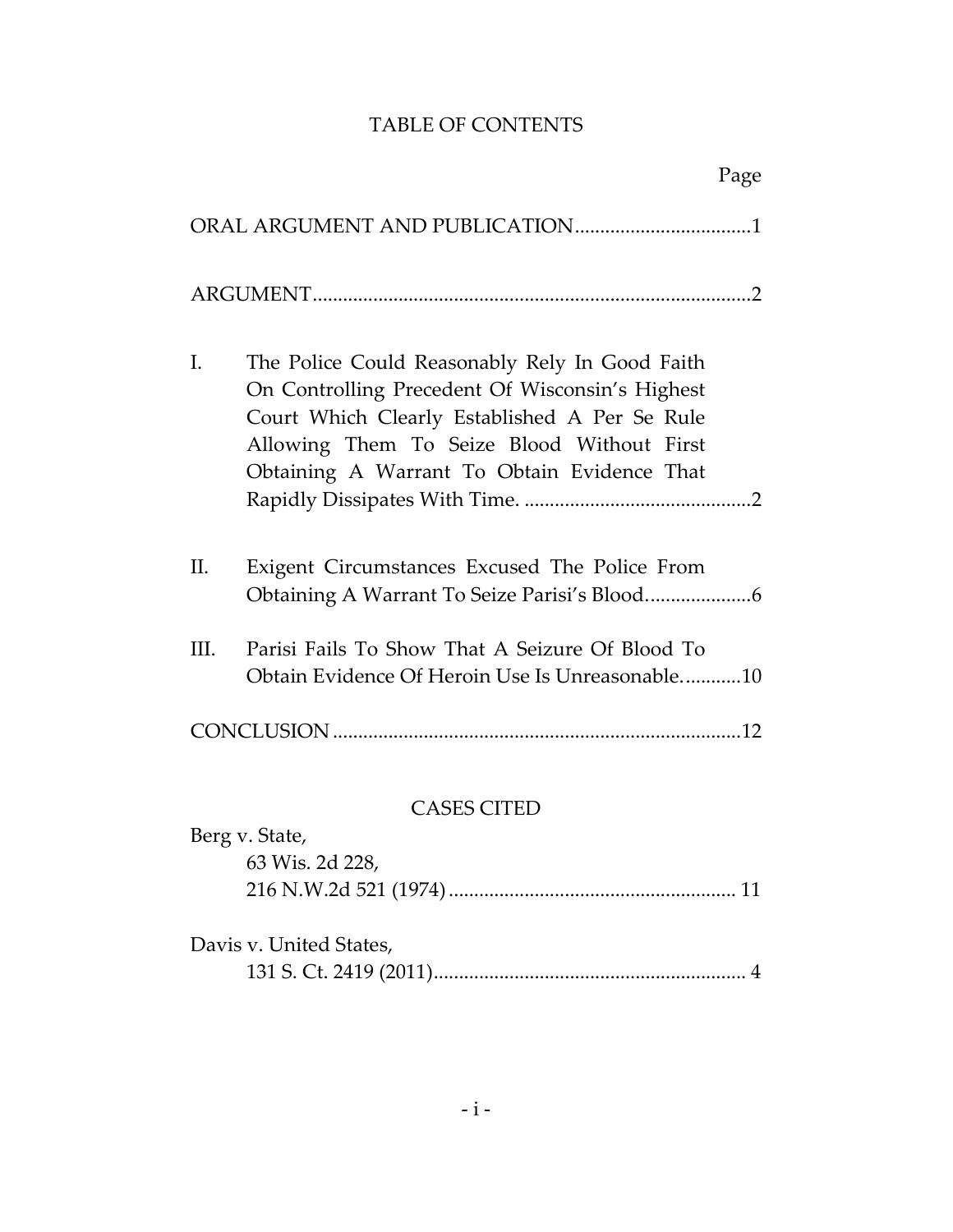# Page

| Missouri v. McNeely,                                       |
|------------------------------------------------------------|
| Schmerber v. California,                                   |
| State ex rel. Cornellier v. Black,<br>144 Wis. 2d 745,     |
| State v. Bohling,<br>173 Wis. 2d 529,                      |
| State v. Dearborn,<br>2010 WI 84, 327 Wis. 2d 252,         |
| State v. Griffin,<br>220 Wis. 2d 371,                      |
| State v. Leutenegger,<br>2004 WI App 127, 275 Wis. 2d 512, |
| State v. Loranger,<br>2002 WI App 5, 250 Wis. 2d 198,      |
| State v. Marhal,<br>172 Wis. 2d 491,                       |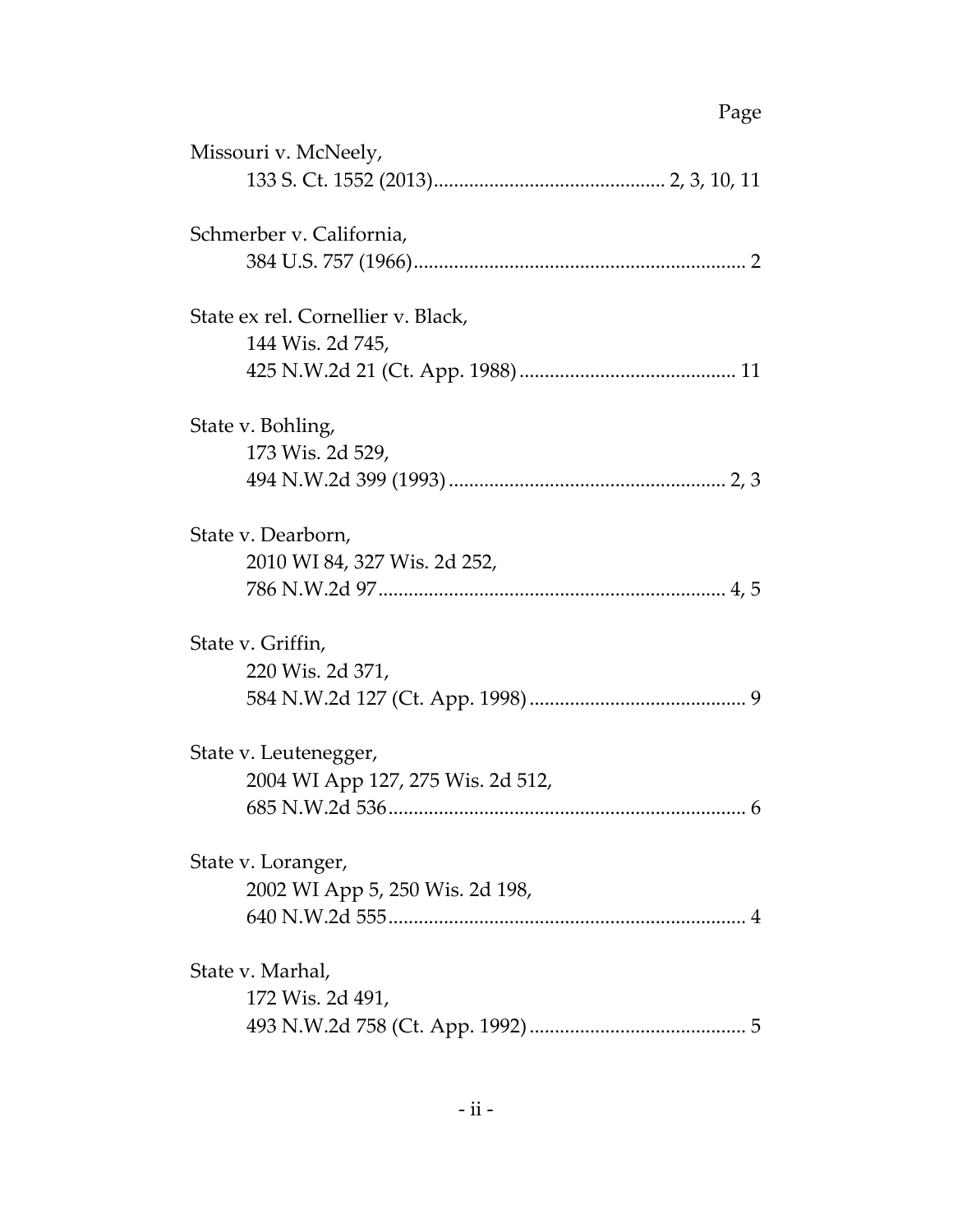# Page

| State v. Oberst,<br>2014 WI App 58, 354 Wis. 2d 278,                                 |
|--------------------------------------------------------------------------------------|
|                                                                                      |
| State v. Patterson,<br>2009 WI App 161, 321 Wis. 2d 752,<br>776 N.W.2d 909<br>aff'd, |
| 2010 WI 130, 329 Wis. 2d 599,                                                        |
|                                                                                      |
| State v. Payano,                                                                     |
| 2009 WI 86, 320 Wis. 2d 348,                                                         |
|                                                                                      |
| State v. Pettit,                                                                     |
| 171 Wis. 2d 627,                                                                     |
|                                                                                      |
| State v. Reese,                                                                      |
| 2014 WI App 27, 353 Wis. 2d 266,                                                     |
|                                                                                      |
| State v. Richter,                                                                    |
| 2000 WI 58, 235 Wis. 2d 524,                                                         |
|                                                                                      |
| State v. Shaffer,                                                                    |
| 96 Wis. 2d 531,                                                                      |
|                                                                                      |
| State v. Truax,                                                                      |
| 151 Wis. 2d 354,                                                                     |
|                                                                                      |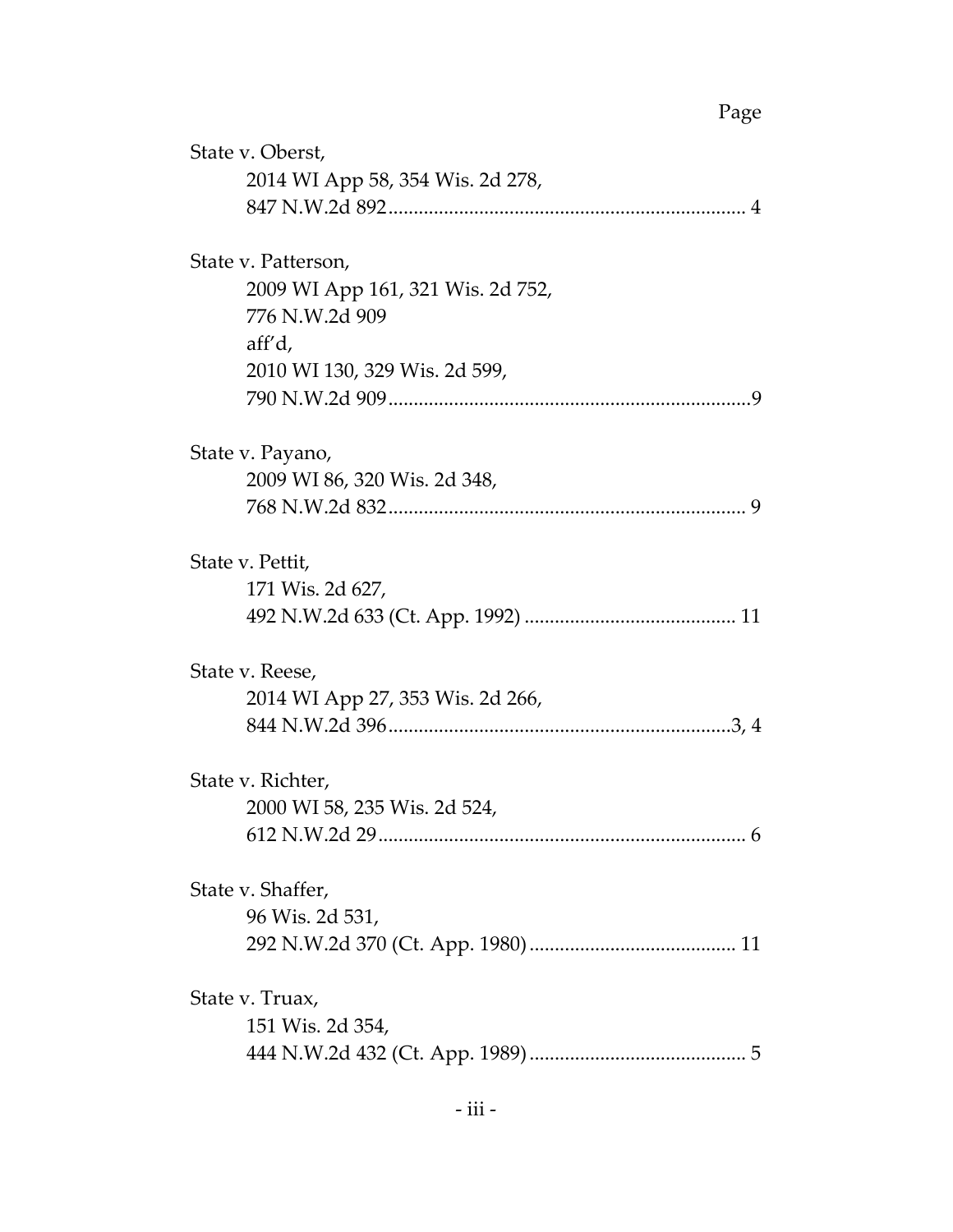### Page

| State v. Ward,              |
|-----------------------------|
| 2000 WI 3, 231 Wis. 2d 723, |
|                             |

#### State v. West,

| 179 Wis. 2d 1872,<br>507 N.W.2d 343 (Ct. App. 1993) |  |
|-----------------------------------------------------|--|
|                                                     |  |
|                                                     |  |
| aff'd,                                              |  |
| 185 Wis. 2d 68,                                     |  |
|                                                     |  |

#### OTHER AUTHORITIES

|--|--|--|--|--|--|--|

3 Wayne R. LaFave, Search and Seizure § 5.3(c) (5th ed. 2012).................................. 2, 5

Elisabeth J. Rook et al., *Pharmacokinetics and Pharmacokinetic Variability of Herion and its Metabolites: Review of the Literature,* Current Clinical Pharmacology, (2006, Vol. 1, No. 1) *............................................................................*7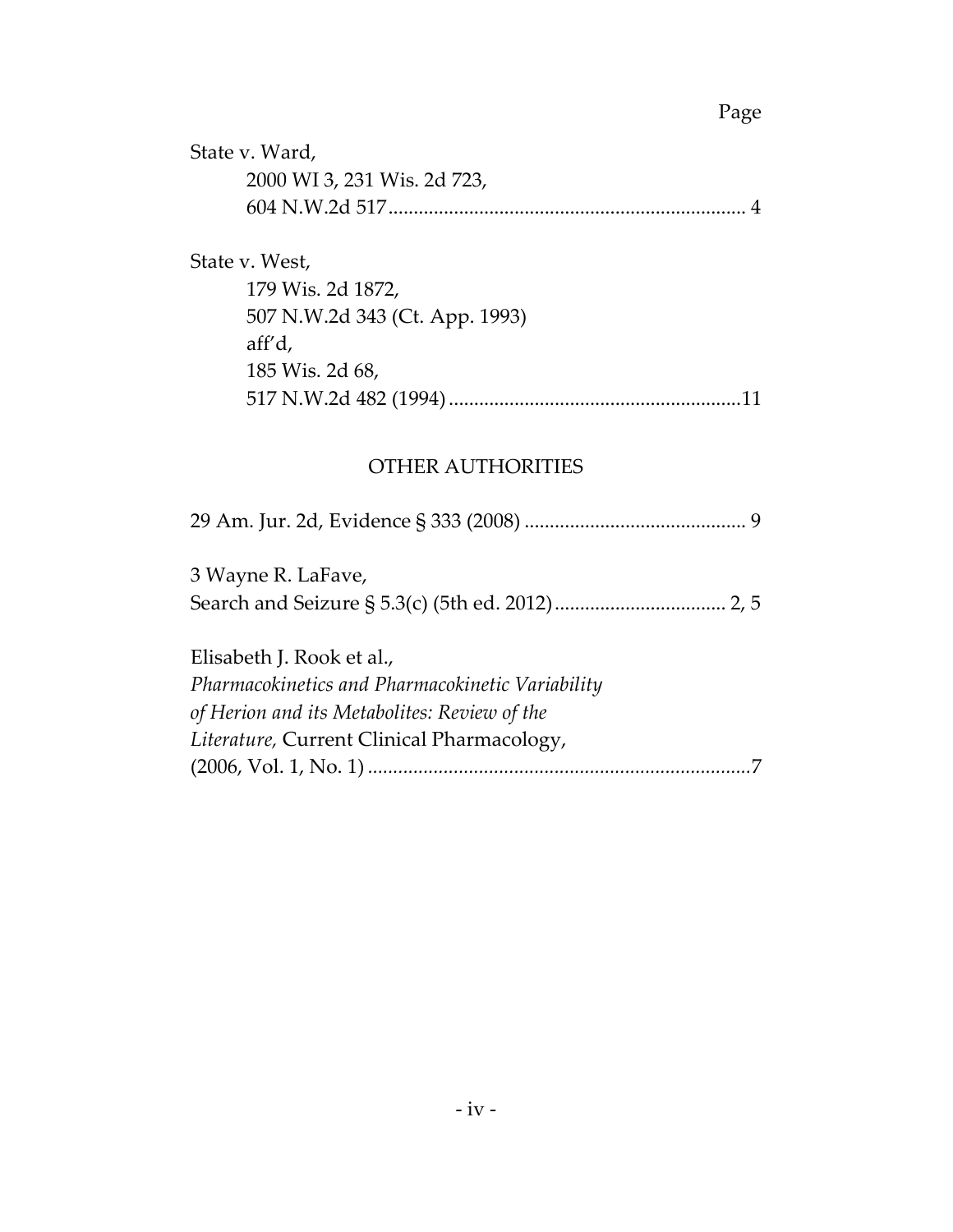#### STATE OF WISCONSIN

### COURT OF APPEALS

#### DISTRICT II

Case No. 2014AP1267-CR

STATE OF WISCONSIN,

Plaintiff-Respondent,

v.

ANDY J. PARISI,

Defendant-Appellant.

### APPEAL FROM A JUDGMENT OF THE CIRCUIT COURT FOR WINNEBAGO COUNTY, DANIEL J. BISSETT, JUDGE

#### BRIEF FOR PLAINTIFF-RESPONDENT

#### **ORAL ARGUMENT AND PUBLICATION**

There is no need for oral argument of this appeal because it would add nothing to the arguments in the briefs. The opinion should not be published because this appeal involves only the application of settled law to the facts of this case.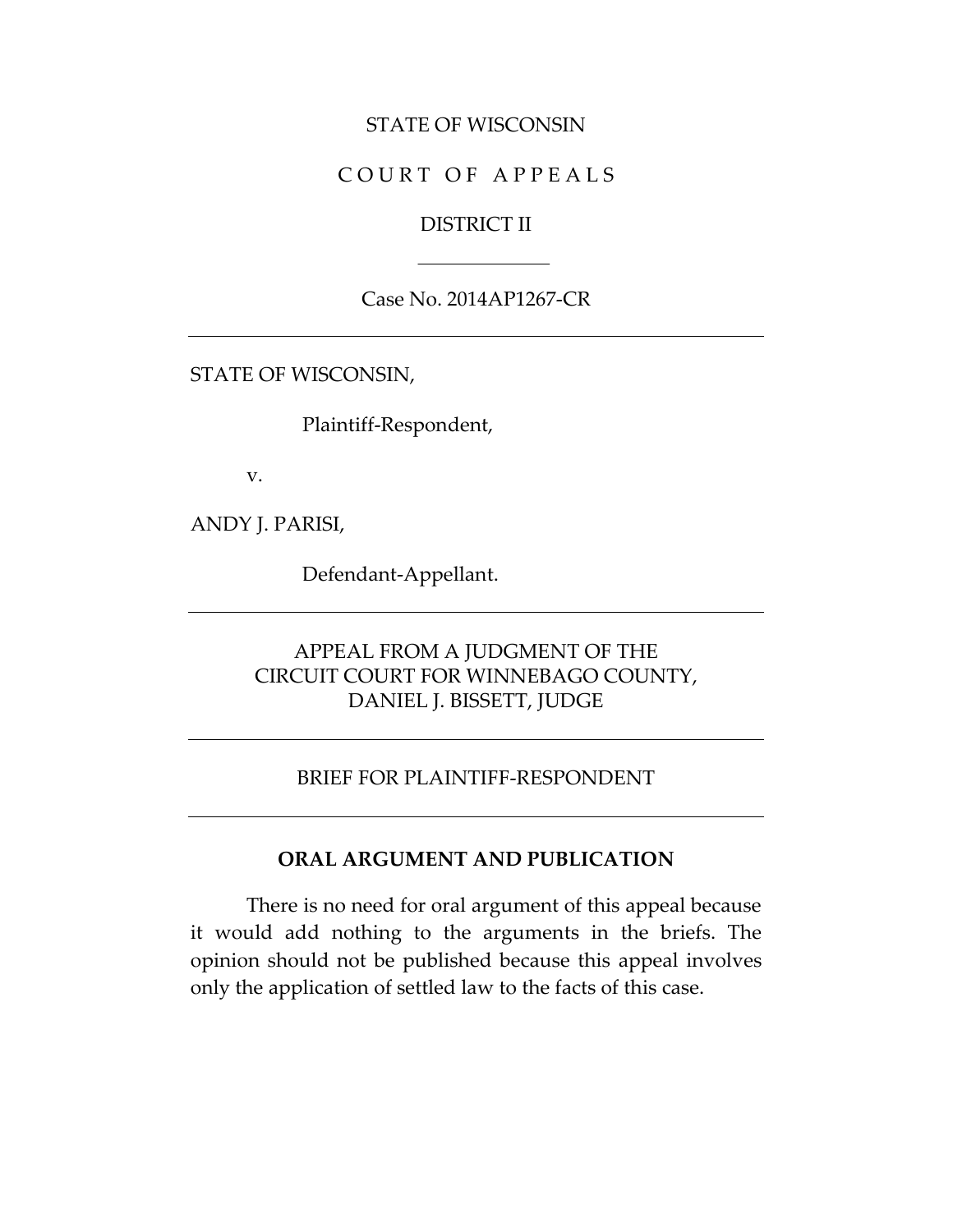#### **ARGUMENT**

**I. The Police Could Reasonably Rely In Good Faith On Controlling Precedent Of Wisconsin's Highest Court Which Clearly Established A Per Se Rule Allowing Them To Seize Blood Without First Obtaining A Warrant To Obtain Evidence That Rapidly Dissipates With Time.**

The police seized blood from the defendant-appellant, Andy J. Parisi, on October 16, 2012 (30:5).

On the day the police seized Parisi's blood, *Missouri v. McNeely*, 133 S. Ct. 1552 (2013), had not yet been decided by the United States Supreme Court. On the day the police seized Parisi's blood, *State v. Bohling*, 173 Wis. 2d 529, 494 N.W.2d 399 (1993), decided almost twenty years earlier by the Wisconsin Supreme Court, was still the law in this state.

*Bohling* interpreted *Schmerber v. California*, 384 U.S. 757 (1966). *Bohling*, 173 Wis. 2d at 539-40.

In *Schmerber*, the Supreme Court held that the rapid dissipation of alcohol in the blood presented an exigent circumstance that allowed the police to seize a suspect's blood without a warrant. *Schmerber*, 384 U.S. at 770-71.

The same rationale applies when the purpose of the draw is to test for controlled drugs. 3 Wayne R. LaFave, Search and Seizure, § 5.3(c) at 226, 228 & n.132 (5th ed. 2012). Therefore, *Schmerber* applies to the seizure of blood to test for controlled substances as well as to the seizure of blood to test for alcohol. *See* LaFave, § 5.3(c) at 226, 228 & n.132.

But *Schmerber* could be interpreted in two different ways: first, that the dissipation of alcohol in the blood was an exigent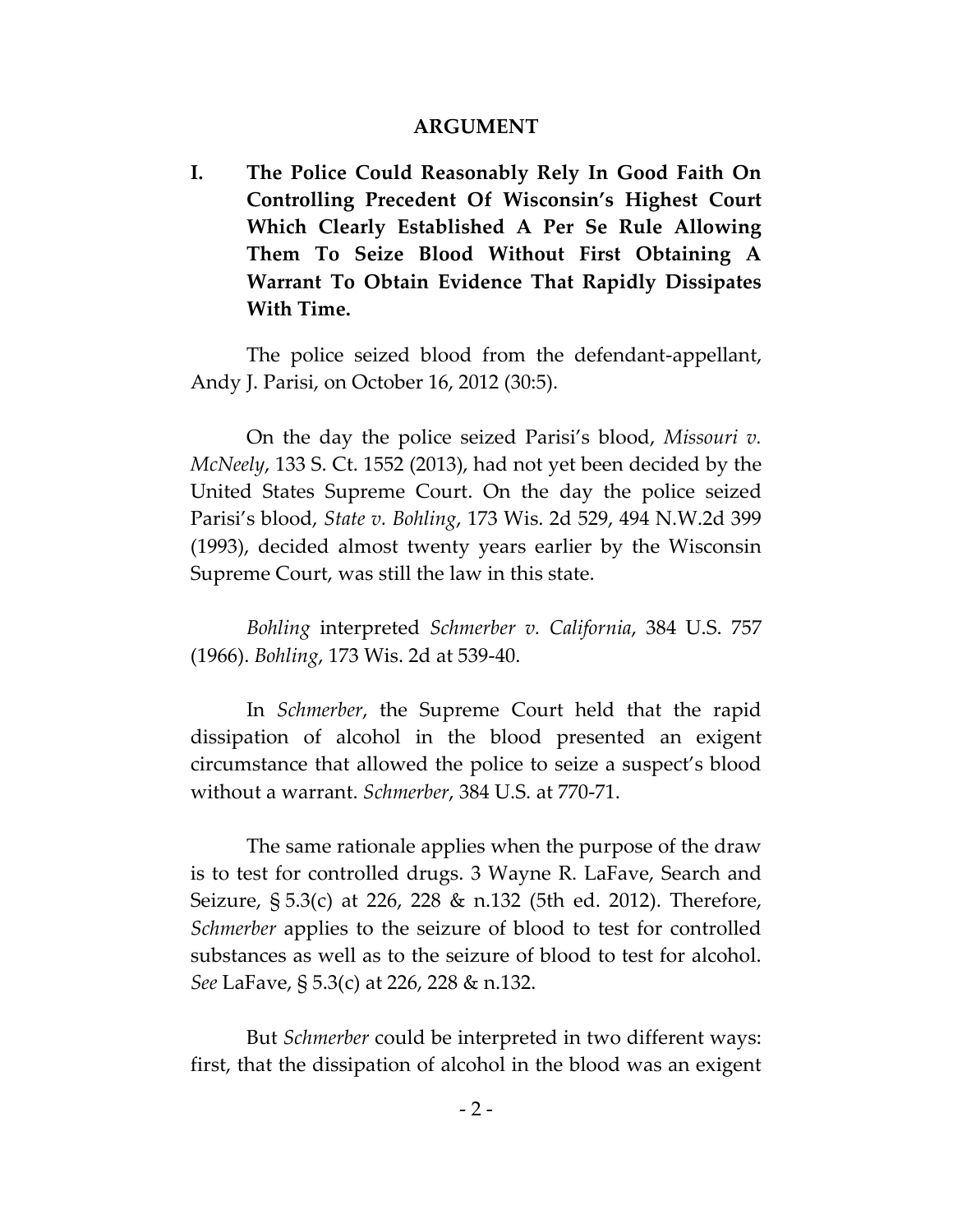circumstance sufficient by itself to justify dispensing with a warrant, or second, that dissipation of alcohol in the blood could justify a warrantless seizure of blood only when considered in combination with other facts in a particular case which together created a sufficient exigency. *Bohling*, 173 Wis. 2d at 539.

In *Bohling*, the court determined that the more reasonable reading of *Schmerber* was that it held that an exigency based solely on the fact that alcohol dissipated rapidly in the blood was enough to draw blood without a warrant. *Bohling*, 173 Wis. 2d at 533, 539-40, 547-48. So in *Bohling*, the court recognized a per se rule that the rapid dissipation of alcohol in the bloodstream alone constitutes a sufficient exigency for a warrantless blood draw to obtain evidence of intoxication. *Bohling*, 173 Wis. 2d at 539, 547-48.

In *McNeely*, the Supreme Court recognized that lower courts had interpreted *Schmerber* differently. *McNeely*, 133 S. Ct. at 1558 & n.2. However, the Court said that the correct interpretation of *Schmerber* was that it did not create a per se rule. *McNeely*, 133 S. Ct. at 1559-60, 1563. The Supreme Court ruled that the natural dissipation of alcohol in the bloodstream does not constitute an exigency in every case sufficient to justify conducting a blood test without a warrant, and that whether a warrantless blood test is reasonable must be determined case by case based on the totality of the circumstances. *McNeely*, 133 S. Ct. at 1563, 1568.

Thus, in the hindsight of *McNeely*, *Bohling* was wrongly decided because it interpreted *Schmerber* differently than the Supreme Court eventually interpreted *Schmerber*. So *McNeely* abrogated *Bohling*. *State v. Reese*, 2014 WI App 27, ¶¶ 17-18, 353 Wis. 2d 266, 844 N.W.2d 396 (petition for review pending).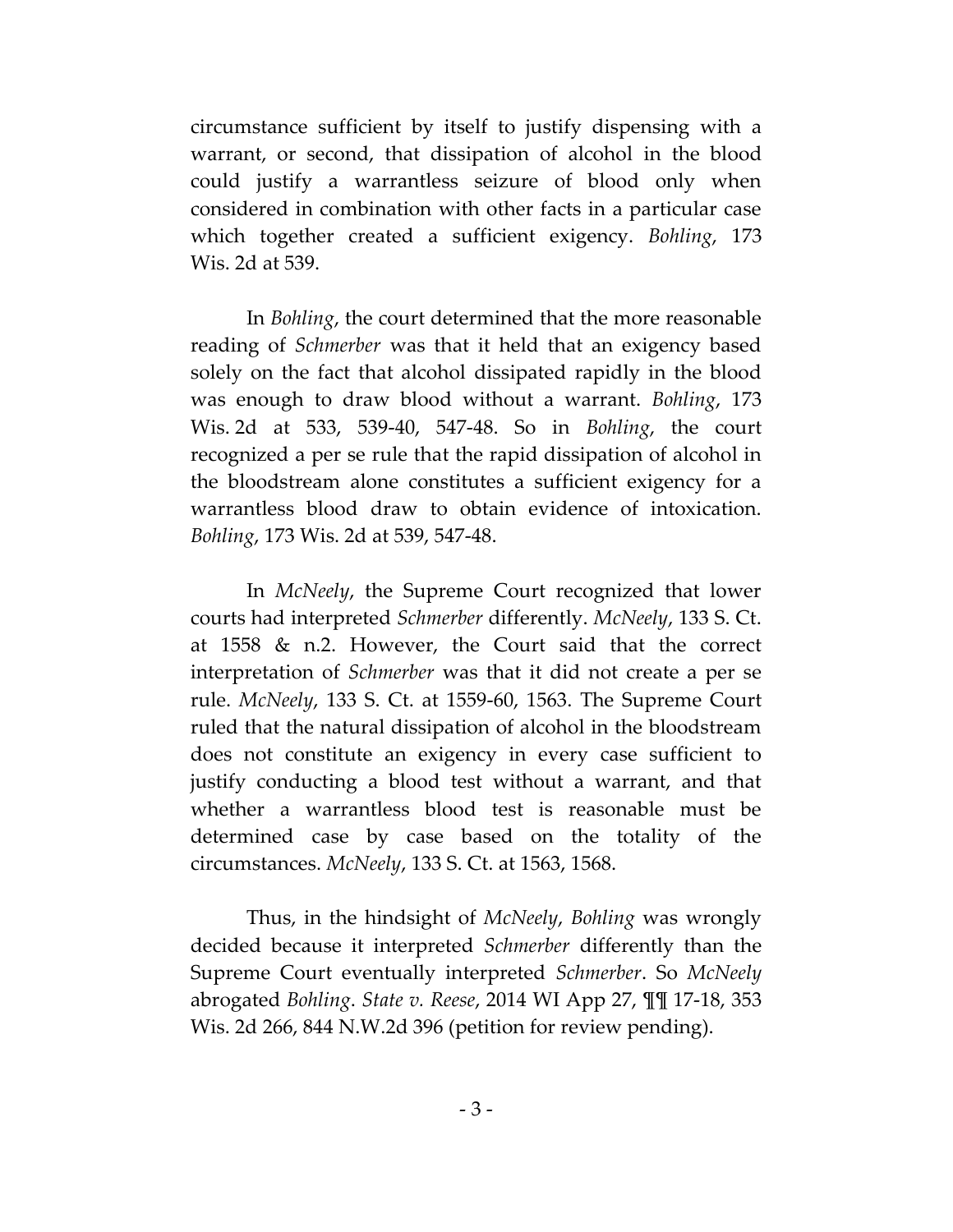The usual rule is that newly declared constitutional rules, including Fourth Amendment rules, must be applied retroactively to all pending cases that are not yet final at the time the decision was rendered, whether or not the new rule constitutes a clear break with the past. *State v. Dearborn*, 2010 WI 84, ¶ 31, 327 Wis. 2d 252, 786 N.W.2d 97.

But the fact that a constitutional rule applies retroactively to a pending case does not necessarily mean that the exclusionary rule should also be applied. Whether the exclusionary rule should be applied to an unlawful seizure is an issue that is separate and analytically distinct from the issue of whether a new constitutional rule should be applied to render the seizure unlawful. *Davis v. United States*, 131 S. Ct. 2419, 2430-31 (2011); *State v. Oberst*, 2014 WI App 58, ¶ 9, 354 Wis. 2d 278, 847 N.W.2d 892 (petition for review pending). *See Dearborn*, 327 Wis. 2d 252, ¶¶ 32-33.

In *Dearborn*, the court reaffirmed that "the good faith exception precludes application of the exclusionary rule where officers conduct a search in objectively reasonable reliance on clear and settled Wisconsin precedent that is later deemed unconstitutional by the United States Supreme Court." *Dearborn*, 327 Wis. 2d 252, ¶ 51. *Accord Davis*, 131 S. Ct. at 2423- 24; *Oberst*, 354 Wis. 2d 278, ¶¶ 5-9; *State v. Loranger*, 2002 WI App 5, ¶¶ 13-16, 250 Wis. 2d 198, 640 N.W.2d 555; *State v. Ward*, 2000 WI 3, ¶¶ 62-63, 231 Wis. 2d 723, 604 N.W.2d 517.

Applying *Dearborn*, this court held in *Reese* that the good faith exception precludes application of the exclusionary rule where police officers seized a suspect's blood without a warrant or exigent circumstances in addition to dissipation of alcohol in the blood, relying on the decision in *Bohling* that no additional exigency was required. *Reese*, 353 Wis. 2d 266, ¶ 22.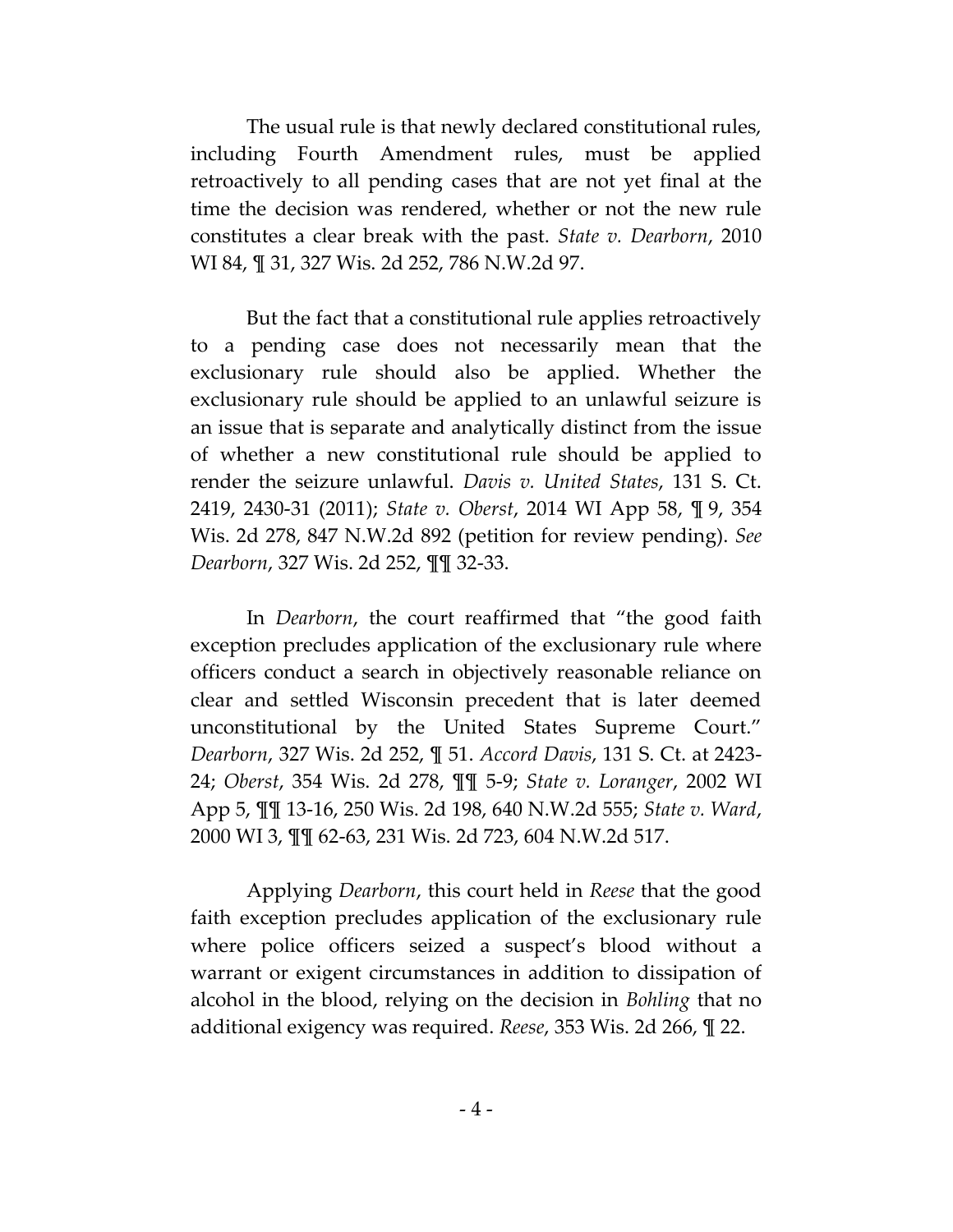Because there is no legal difference between the seizure of blood to test for alcohol or controlled substances, LaFave, § 5.3(c) at 226, 228 & n.132, *Reese* is controlling precedent applicable to this case.

Admittedly, the law is in flux because a petition for review was filed in *Reese*, and the supreme court has taken three other cases, *State v. Kennedy*, Case No. 2012AP523-CR, *State v. Foster*, Case No. 2011AP1673-CRNM, and *State v. Tullberg*, Case No. 2012AP1593-CR, to assess the effect of *McNeely* on Wisconsin law. But until *Reese* may be overruled or abrogated by the supreme court, it continues to be the law at this time.

Although the district attorney did not argue good faith in the circuit court, the court of appeals may affirm the ruling of the circuit court regardless of whether the correct legal argument was made in that court by the respondent on appeal. *State v. Marhal*, 172 Wis. 2d 491, 494 n.2, 493 N.W.2d 758 (Ct. App. 1992); *State v. Truax*, 151 Wis. 2d 354, 359, 444 N.W.2d 432 (Ct. App. 1989).

Moreover, it does not matter whether the police officers who were involved in taking Parisi's blood testified that they were relying on *Bohling* when they did so.

The good faith exception is objective, not subjective. It applies "where officers conduct a search in objectively reasonable reliance on clear and settled Wisconsin precedent." *Dearborn*, 327 Wis. 2d 252, ¶ 51. The question is "whether a reasonably well trained officer would have known that the search was illegal in light of all the circumstances." *Dearborn*, 327 Wis. 2d 252, ¶ 36.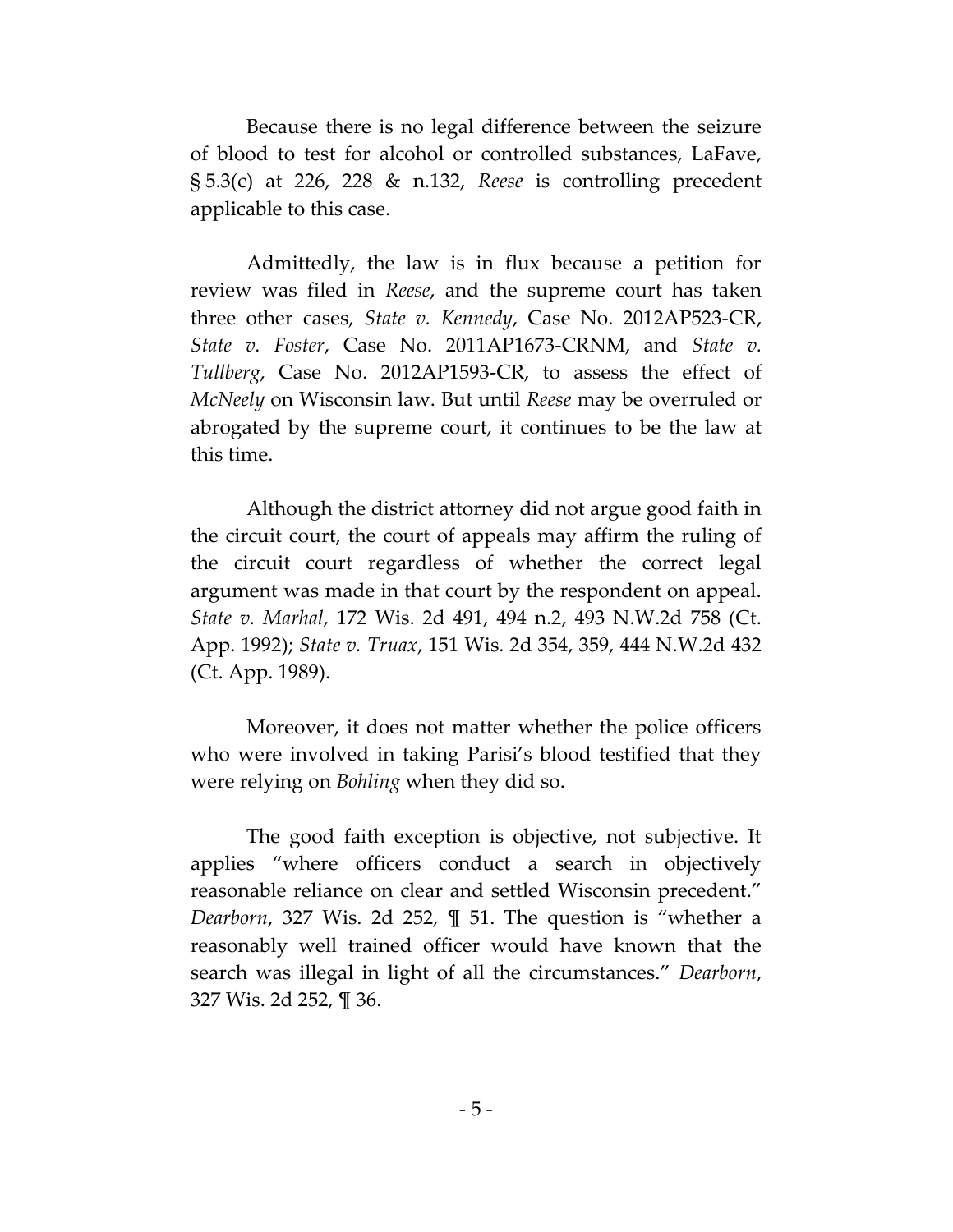Therefore, *Reese* is binding law in this case at this time. So regardless of whether the seizure of Parisi's blood may or may not have been retroactively unlawful under *McNeely*, the good faith exception to the exclusionary rule precludes application of that rule to exclude the evidence of controlled substances found in his blood.

# **II. Exigent Circumstances Excused The Police From Obtaining A Warrant To Seize Parisi's Blood.**

Even if the good faith exception would not apply to this case, and *McNeely* would apply, the seizure of Parisi's blood would be lawful because exigent circumstances excused the police from obtaining a warrant before taking it.

The test for assessing the exigencies of the situation is objective, turning on the reasonableness of a belief that evidence might be lost if the police did not act promptly under the circumstances. *State v. Leutenegger*, 2004 WI App 127, ¶ 11, 275 Wis. 2d 512, 685 N.W.2d 536; *State v. Richter*, 2000 WI 58, ¶ 30, 235 Wis. 2d 524, 612 N.W.2d 29.

It is not known when Parisi ingested the heroin that caused him to overdose. He was found sometime after midnight (30:7). The police were dispatched at 12:38 a.m. (30:5). They arrived about five to ten minutes later (30:10).

The Oshkosh police testified that it usually takes them about two hours to get a warrant, and about three to five hours after the application process is started to execute the warrant (30:20-21).

So even if the police had tried to obtain a warrant as soon as they arrived on the scene, it would have been more than three hours after Parisi ingested the heroin before they could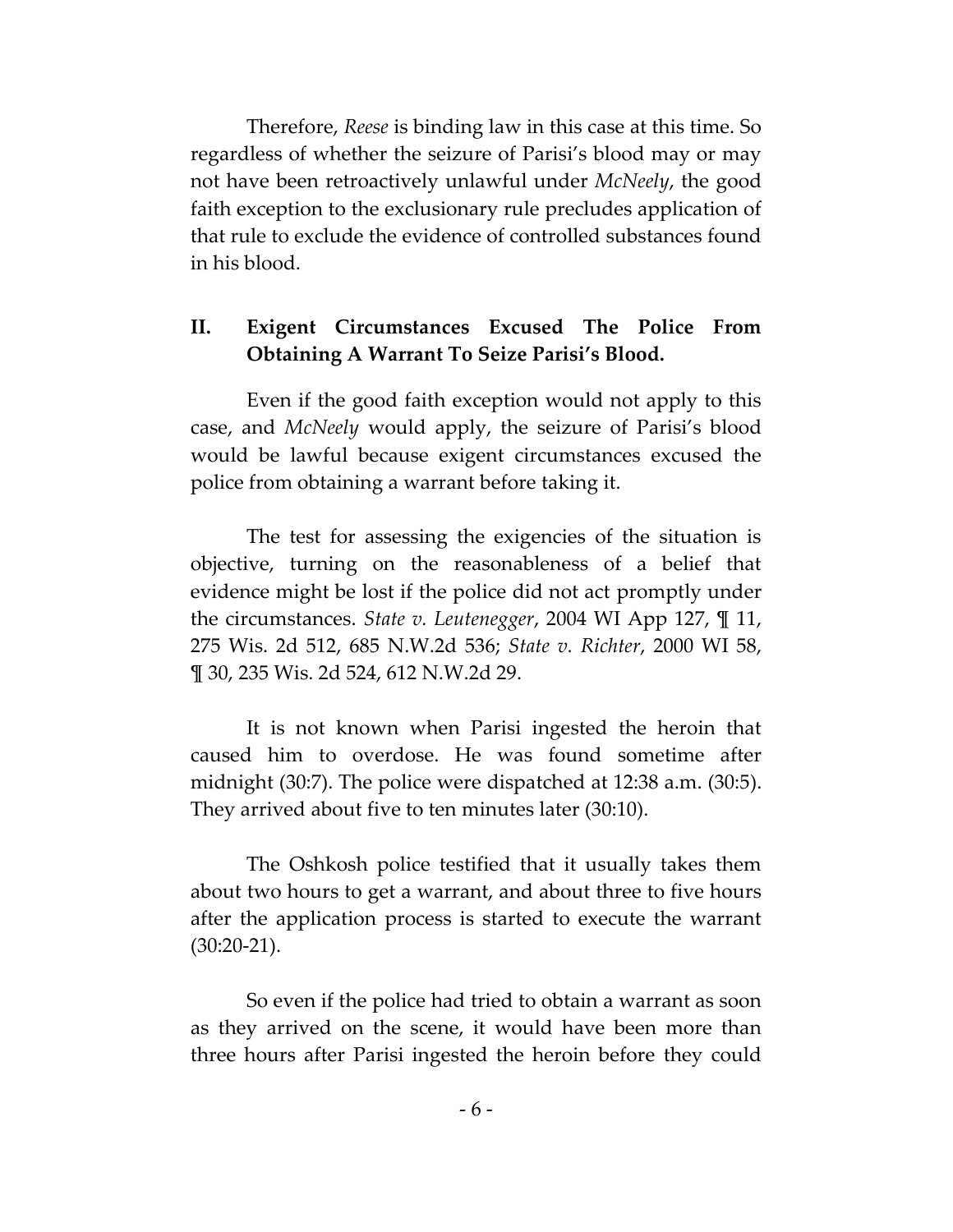have executed a warrant to seize his blood to obtain evidence of his ingestion of that drug. By that time the best evidence of heroin use would have been long gone.

Heroin is diacetylmorphine, a semi-synthetic morphine derivative. Elisabeth J. Rook et al., *Pharmacokinetics and Pharmacokinetic Variability of Heroin and its Metabolites: Review of the Literature*, Current Clinical Pharmacology, 109, 109-10 (2006, Vol. 1, No. 1) (attached as Exhibit 1 to State's Response to Defendant's Motion to Suppress (7)).

Morphine is a natural alkaloid harvested from poppies. Rook at 110. In the synthesis of heroin, morphine molecules are acetylated in an excess of acetic anhydroxide at higher temperatures. Rook at 110. The molecular structure of heroin shows that it derives its scientific name from the fact that the base morphine acquires two acetyl molecules during the synthesis. *See* Rook at 110, fig. 1.

In human plasma, heroin is rapidly hydrolyzed to 6 monoacetylmorphine, i.e. morphine with one acetyl molecule instead of two, and finally into morphine with no remaining acetyl molecules. Rook at 110.

Heroin completely devolves into 6-monoacetylmorphine within ten to forty minutes and becomes undetectable after that time. Rook at 111. 6-Monoacetylmorphine is still detectable in plasma for only one to three hours after ingestion of heroin. Rook at 111.

The final byproduct of the breakdown of heroin, nonacetyl morphine, also forms very quickly, and maximal concentrations can be measured from three and one-half to eight minutes after ingestion of heroin. Rook at 112. However, morphine has a half-life of 100 to 280 minutes in blood, Rook at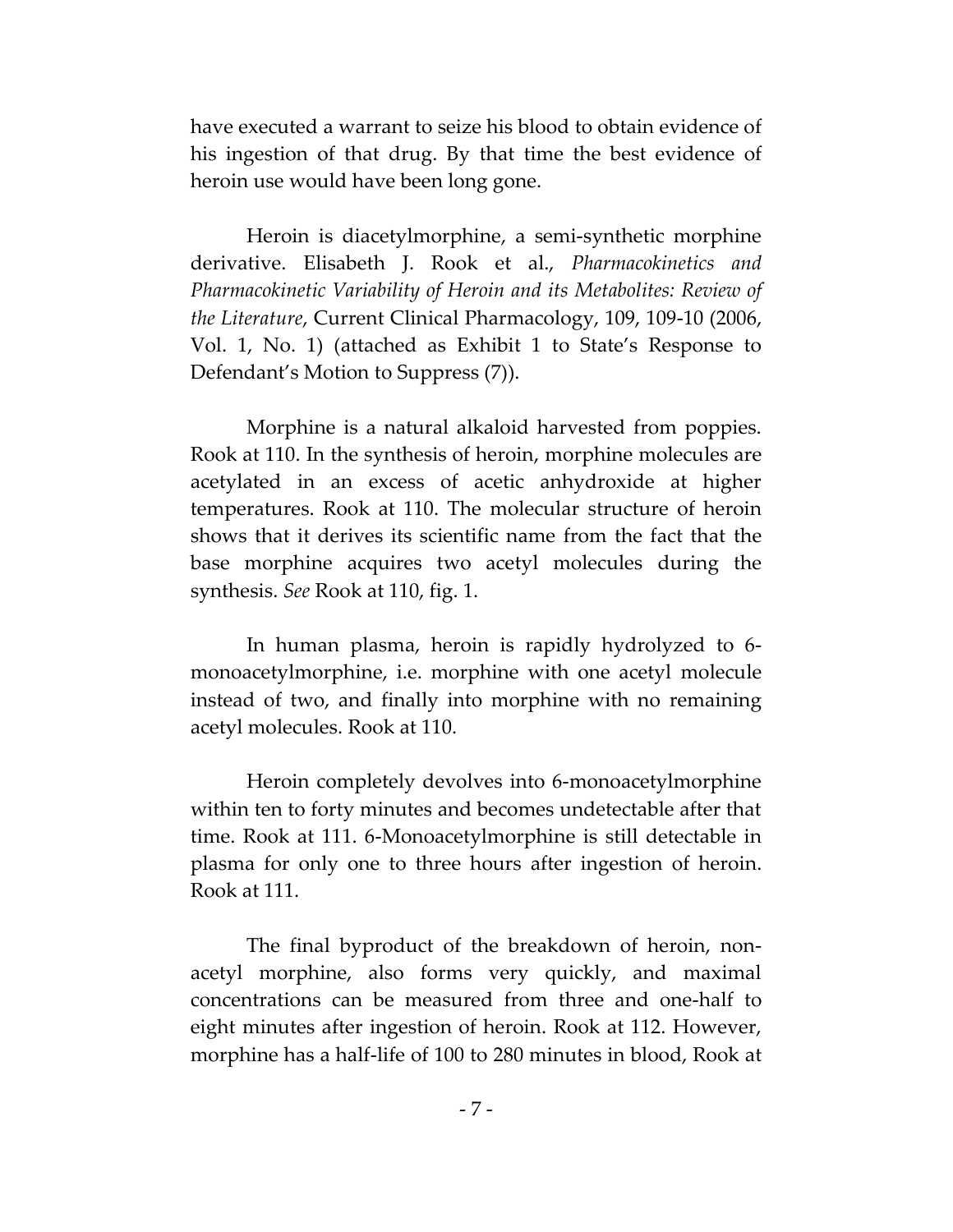112, which means that half the morphine that was initially in the blood can still be detected from about one and two-thirds to four and two-thirds hours after formation. One quarter of the morphine that was initially in the blood can still be detected from about three to nine hours after formation.

So the police can still obtain some evidence of heroin ingestion more than three hours after the heroin was ingested.

The problem is that the evidence that can be obtained more than three hours after ingestion of heroin is not the best evidence that the defendant possessed heroin.

6-Monoacetylmorphine is specific evidence that the defendant ingested heroin because it is acetylated morphine, which is what heroin is. The only difference between 6 monoacetylmorphine and heroin, i.e. diacetylmorphine, is that heroin has two acetyl molecules (di) rather than just one (mono). In breaking down, heroin loses one of its acetyl molecules very quickly, and the second acetyl molecule less quickly.

Morphine is some evidence that the defendant ingested heroin because it is the base component of heroin. If there is morphine in the defendant's blood, it is possible that the morphine previously had an acetyl component, making it heroin, that has since broken down and dissipated.

But in the absence of any present acetyl molecules, morphine is not specific evidence of heroin ingestion. Morphine in the blood means the defendant could have ingested heroin, but also could have ingested morphine.

This difference is important because the presence of drugs in the blood, standing alone, is not sufficient evidence to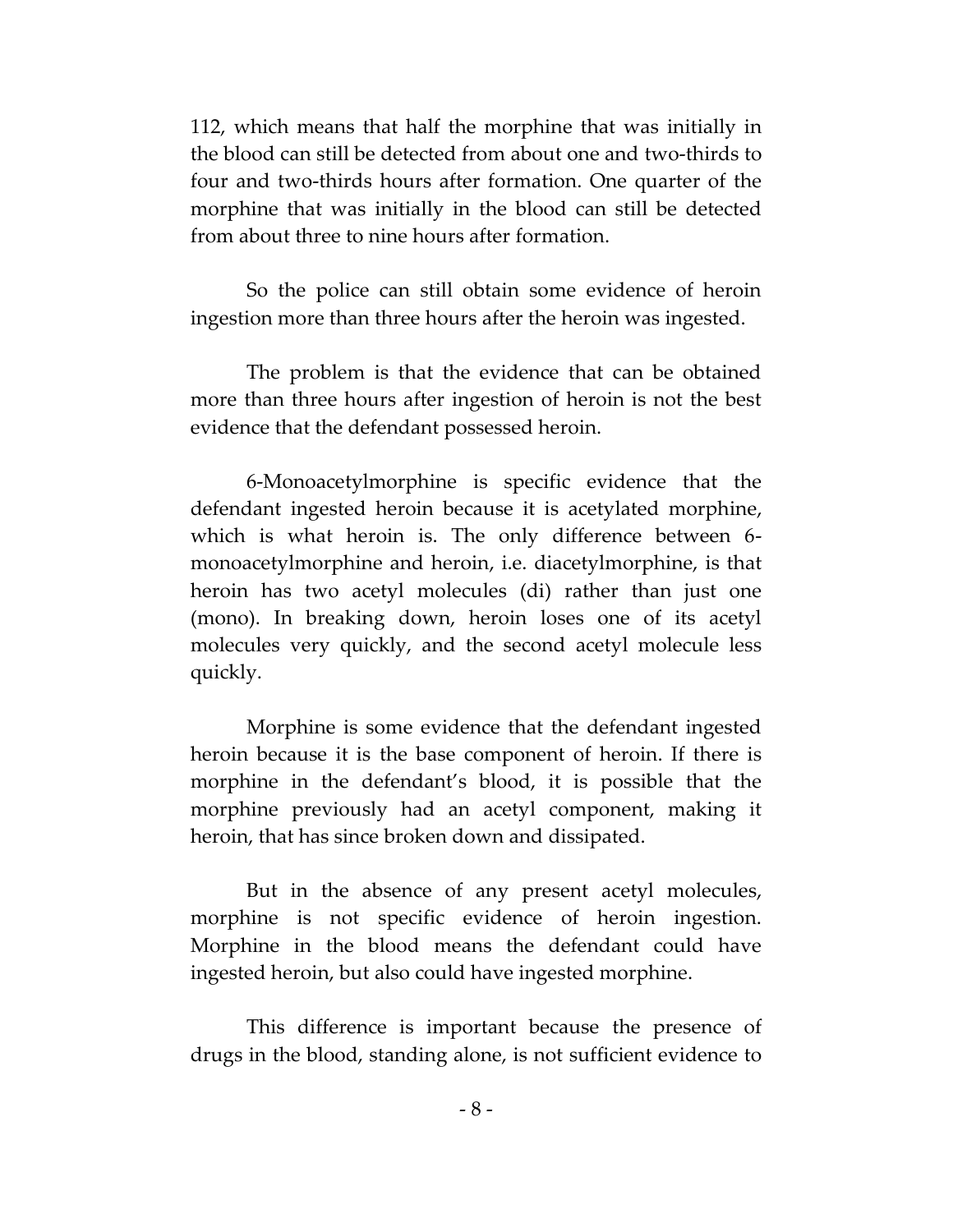support a conviction for possessing a controlled substance. *State v. Patterson*, 2009 WI App 161, ¶ 25, 321 Wis. 2d 752, 776 N.W.2d 602, *aff'd*, 2010 WI 130, 329 Wis. 2d 599, 790 N.W.2d 909; *State v. Griffin*, 220 Wis. 2d 371, 381, 584 N.W.2d 127 (Ct. App. 1998). The presence of drugs in the blood is circumstantial evidence of possession that can support other evidence showing that the defendant has control over the substance. *Patterson*, 321 Wis. 2d 752, ¶ 25; *Griffin*, 220 Wis. 2d at 381.

In this case, the other evidence indicated that Parisi had access to heroin. A bindle of heroin was found in a place to which Parisi had access in the house where he overdosed (30:8- 9, 13). So the probative value of the evidence found in Parisi's blood depended on the extent to which it tended to circumstantially prove that he possessed the heroin found in the house. *See generally State v. Payano*, 2009 WI 86, ¶ 81, 320 Wis. 2d 348, 768 N.W.2d 832 (probative value is the degree to which evidence is relevant, i.e., the degree to which the evidence tends to make a fact more probable or less probable); 29 Am. Jur. 2d, *Evidence* § 333 at 351-52 (2008) (same).

The presence of 6-monoacetylmorphine, which could only come from heroin, in Parisi's blood would be compelling circumstantial evidence that he possessed the heroin to which he had access. If Parisi had heroin in his blood at the time and place he had access to the remaining uningested heroin, he probably possessed that heroin, a portion of which he ingested.

The presence of morphine in Parisi's blood would be some circumstantial evidence that he possessed the uningested heroin because the presence of the base component of heroin means that Parisi could have had heroin in his blood at the time and place he had access to that heroin. But this evidence would be less probative because it would not be certain that Parisi had heroin in his blood.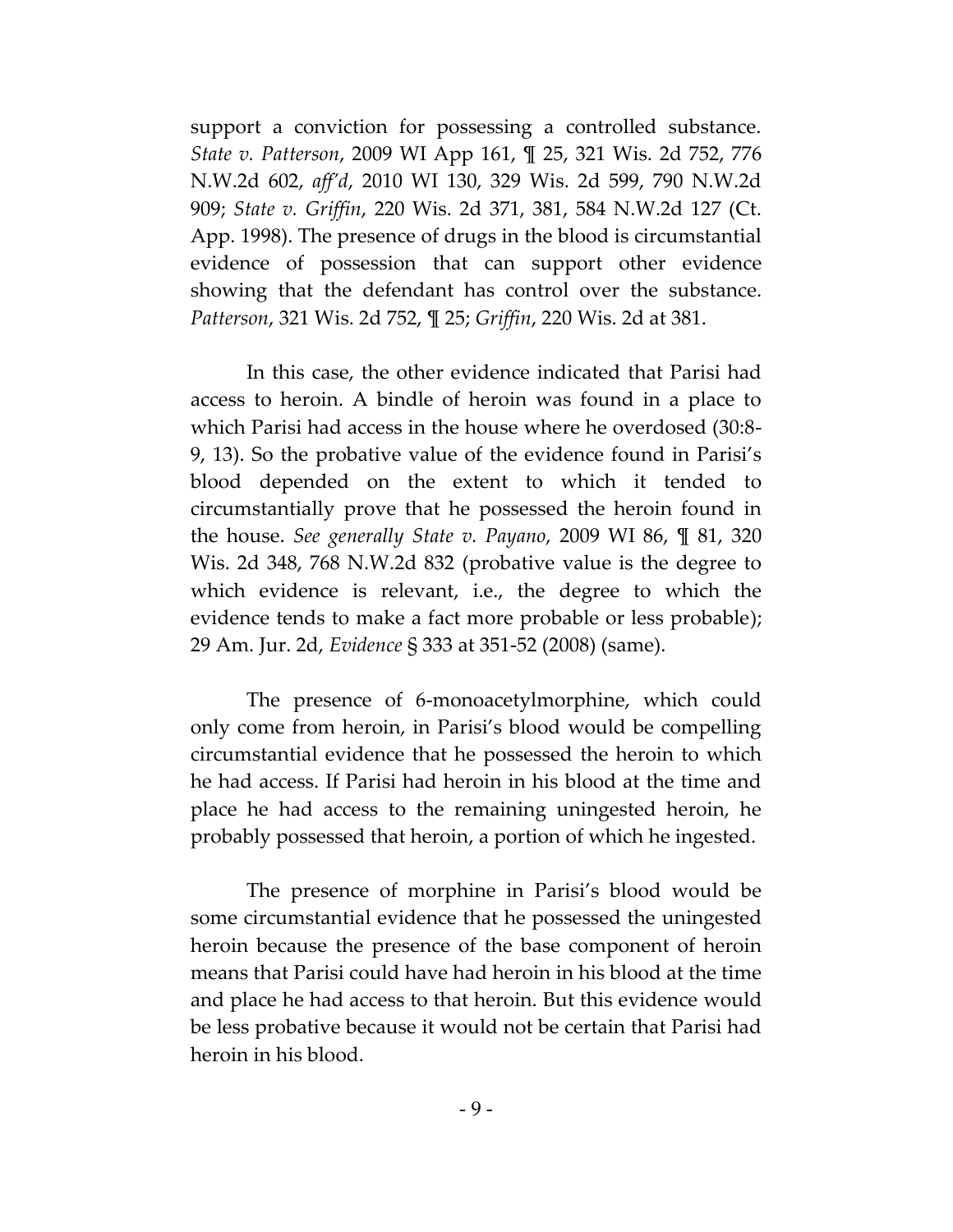Exigent circumstances exist when, regardless of the exact elimination rate, "a significant delay in testing will negatively affect the probative value of the results" of a test of the defendant's blood. *McNeely*, 133 S. Ct. at 1560-61. The police must obtain a warrant before a blood sample can be drawn when they can do so "without significantly undermining the efficacy of the search." *McNeely*, 133 S. Ct. at 1561.

In this case, waiting three hours or more to obtain and execute a warrant would have significantly undermined the efficacy of the search of Parisi's blood and negatively affected the probative value of the results of a test of that blood because such a belated search would have found only morphine rather than heroin in the blood.

Under these circumstances, the police could take a sample of Parisi's blood without obtaining a warrant so that they could obtain evidence with significantly greater probative value than they could have recovered if they waited for a warrant.

# **III. Parisi Fails To Show That A Seizure Of Blood To Obtain Evidence Of Heroin Use Is Unreasonable.**

Parisi concedes that it is reasonable to draw blood to prove impaired driving because the state has a significant interest in protecting the public from impaired drivers. Brief for Defendant-Appellant at 11. He argues, though, that the state has less of an interest in drug enforcement, and therefore an insufficient government interest to warrant the drawing of blood for that purpose. Brief for Defendant-Appellant at 11-12.

But Parisi offers no evidence that the state has any less interest in stopping drug use than it has in stopping impaired driving. Indeed, as this case illustrates, ingestion of either drugs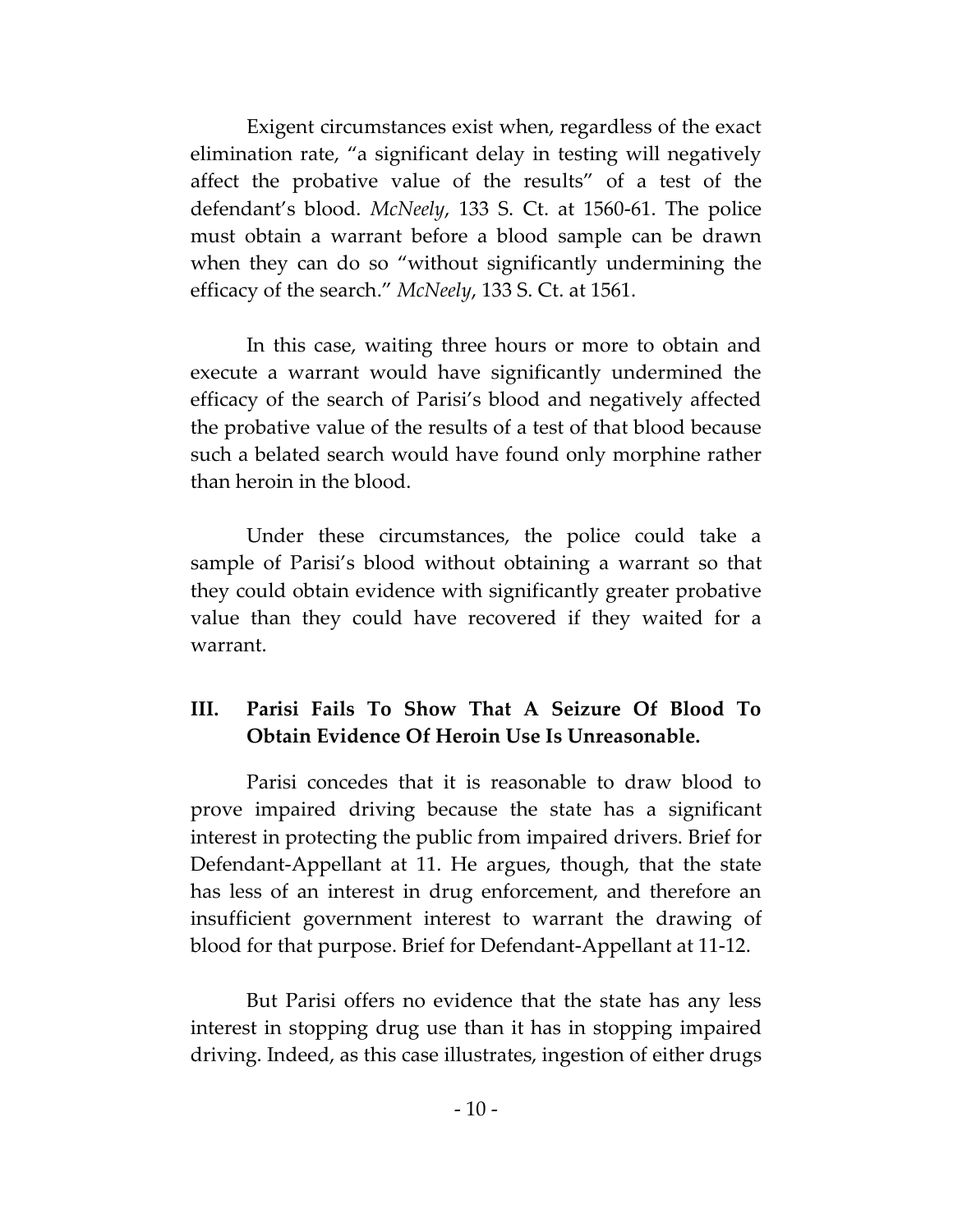or alcohol can lead to death, which the state has an important interest in preventing. We do not read Parisi's brief to suggest that it was no big thing that the government exhibited an interest in saving his life when he overdosed on drugs.

Moreover, even if the state might have any less interest in stopping drug use than it has in stopping drunk driving, Parisi fails to show that this interest would be so much less that the police could not draw blood to obtain evidence.

"It is a common error  $\dots$  to assume that the converse of a statement is necessarily true or intended or because X is included in Z that Y is necessarily excluded.'" *State ex rel. Cornellier v. Black*, 144 Wis. 2d 745, 758-59, 425 N.W.2d 21 (Ct. App. 1988) (quoting *Berg v. State*, 63 Wis. 2d 228, 238, 216 N.W.2d 521 (1974)). So the fact that a rule of law applies in one particular situation does not mean that the rule applies only in that situation and not in others. *Cornellier*, 144 Wis. 2d at 758-59.

The Supreme Court has stated that blood tests are reasonable not only in drunk driving cases, but also in other "appropriate circumstances."*McNeely*, 133 S. Ct. at 1565. Parisi fails to suggest any reason why blood tests to determine heroin use are not one of these appropriate circumstances.

When a party's arguments fail to cite factual or legal authority, or to develop themes reflecting legal reasoning, but rely instead only on general assertions of error, the court may decline to consider them. *State v. West*, 179 Wis. 2d 182, 195-96, 507 N.W.2d 343 (Ct. App. 1993), *aff'd*, 185 Wis. 2d 68, 517 N.W.2d 482 (1994); *State v. Pettit*, 171 Wis. 2d 627, 646-47, 492 N.W.2d 633 (Ct. App. 1992); *State v. Shaffer*, 96 Wis. 2d 531, 545-46, 292 N.W.2d 370 (Ct. App. 1980).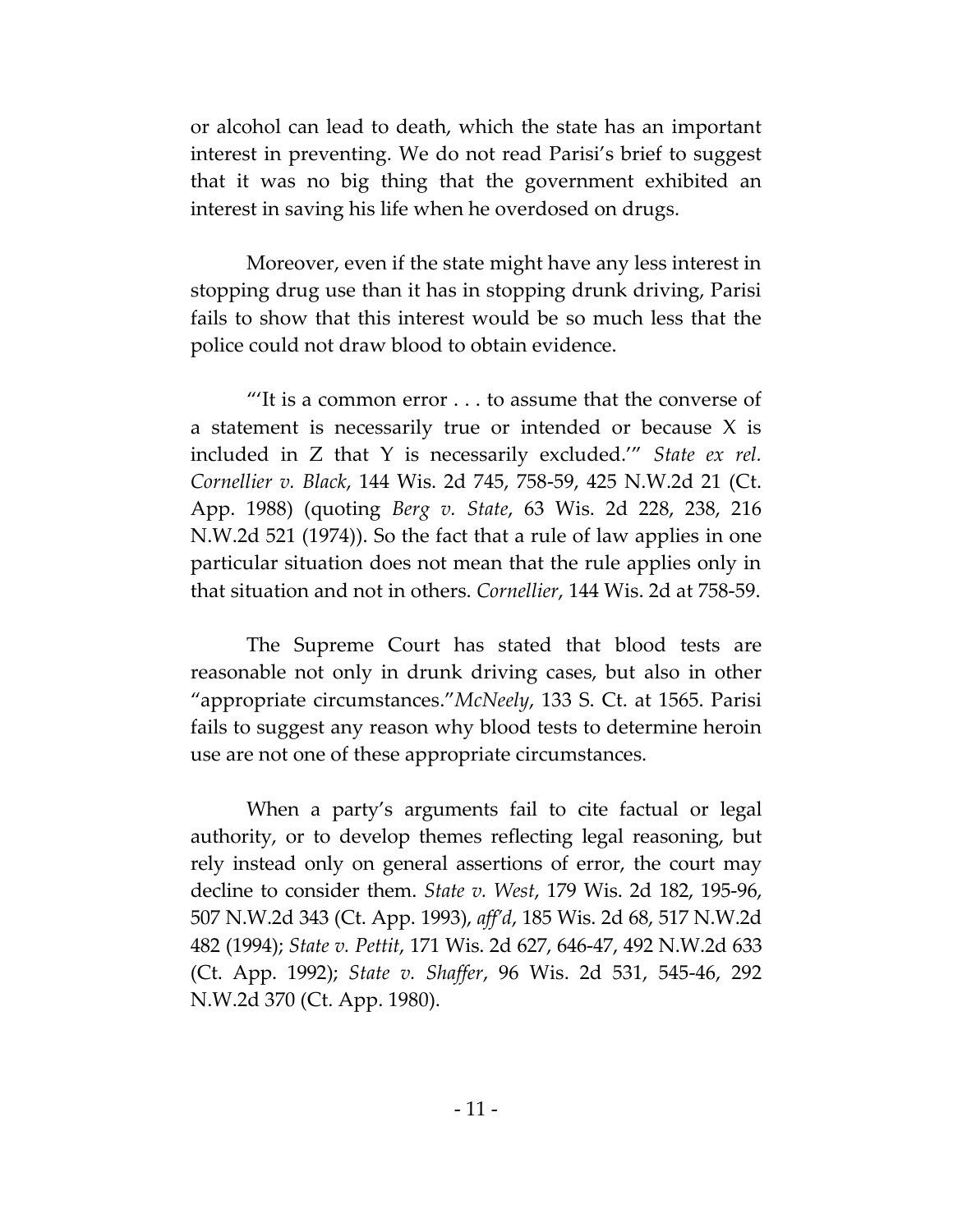### **CONCLUSION**

It is therefore respectfully submitted that the judgment of the circuit court convicting Parisi of a second offense of possessing narcotic drugs should be affirmed.

Dated September 22, 2014.

J.B. VAN HOLLEN Attorney General

THOMAS J. BALISTRERI Assistant Attorney General State Bar #1009785

Attorneys for Plaintiff-Respondent

Wisconsin Department of Justice Post Office Box 7857 Madison, Wisconsin 53707-7857 (608) 266-1523 (Phone) (608) 266-9594 (Fax) balistreritj@doj.state.wi.us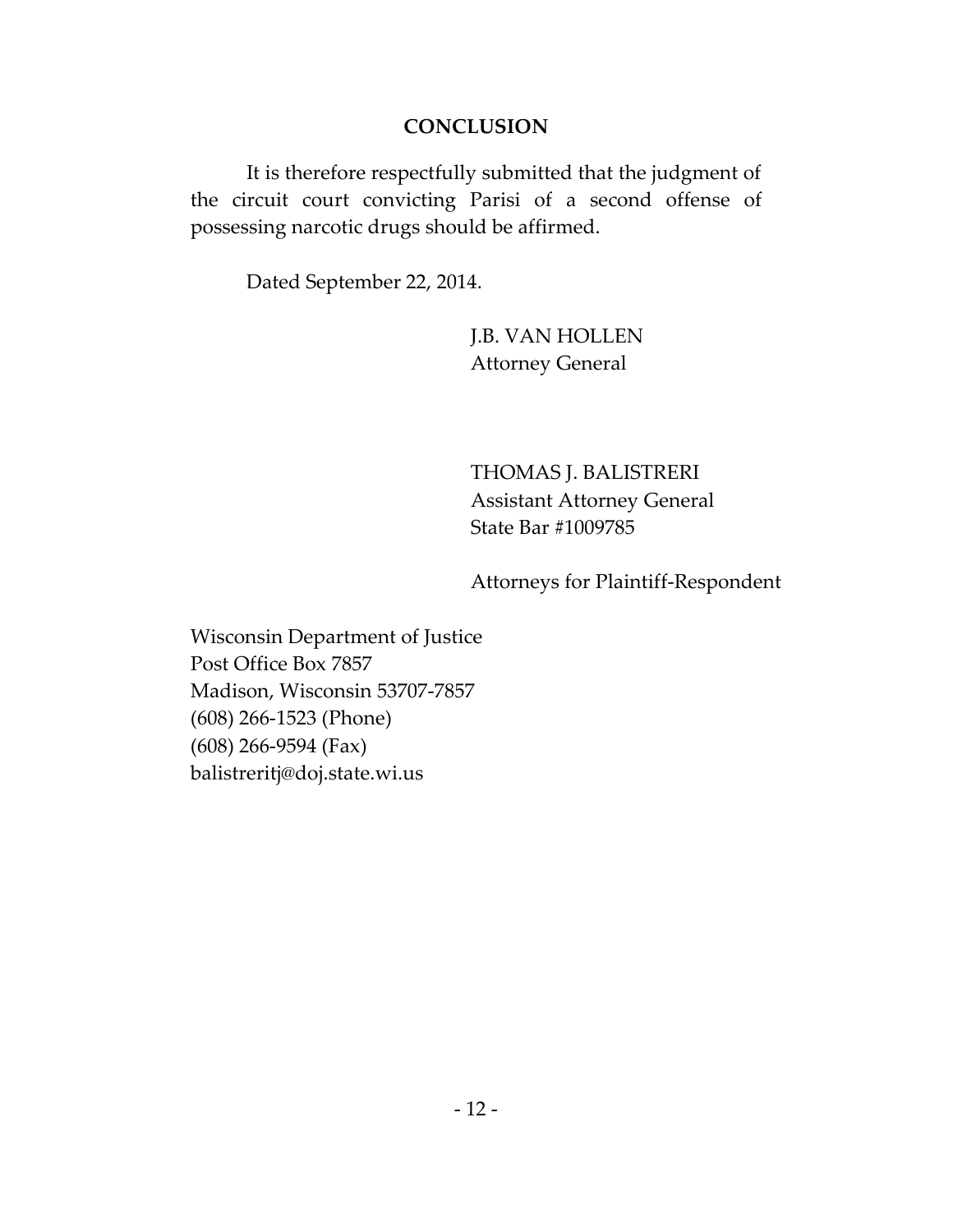# **CERTIFICATION**

I hereby certify that this brief conforms to the rules contained in Wis. Stat. § 809.19(8)(b) and (c) for a brief produced with a proportional serif font. The length of this brief is 2,887 words.

Dated this 22nd day of September, 2014.

Thomas J. Balistreri Assistant Attorney General

\_\_\_\_\_\_\_\_\_\_\_\_\_\_\_\_\_\_\_\_\_\_\_\_\_\_\_